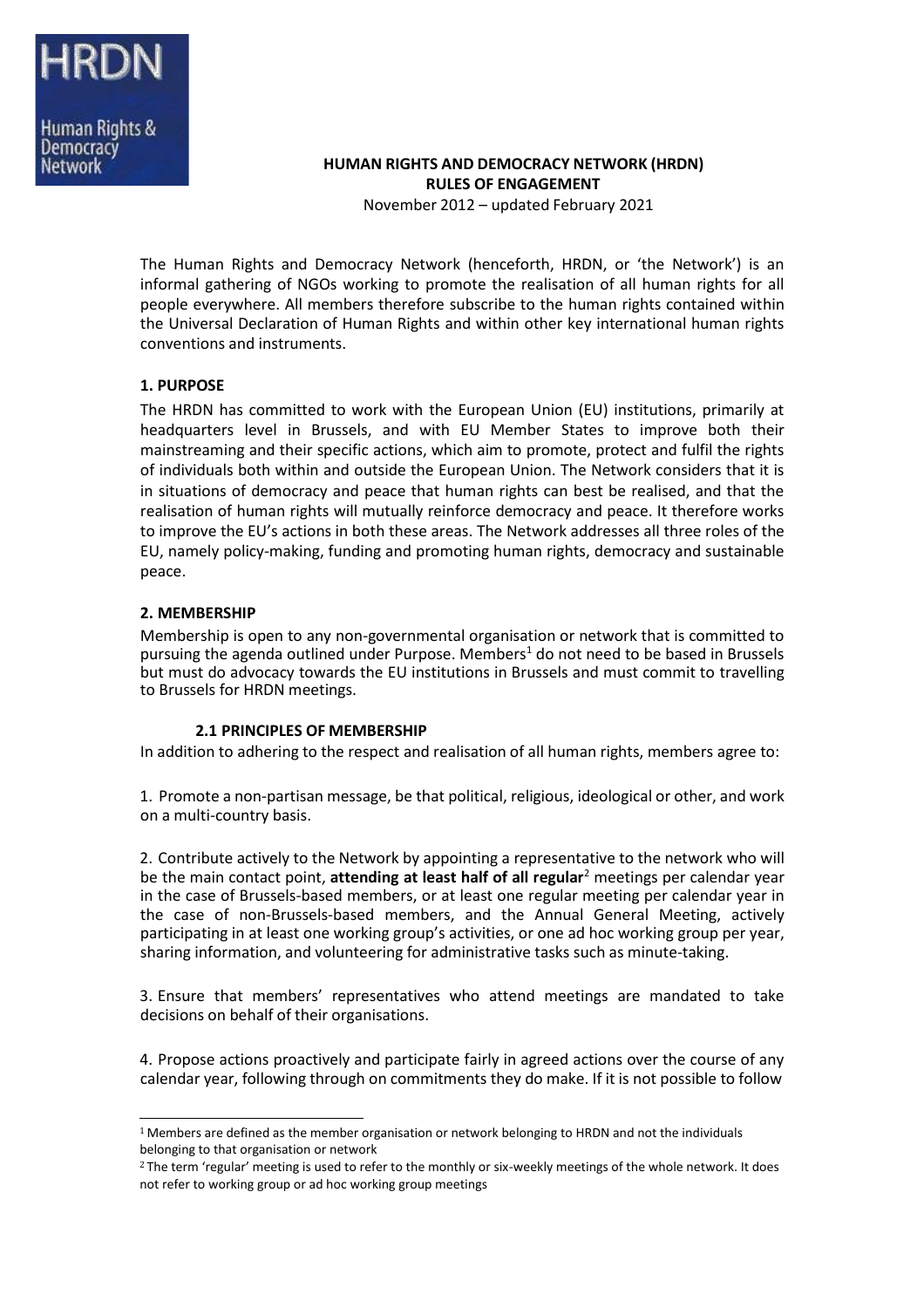through on work committed to, the Troika should be notified as soon as possible, so that members can adjust the work accordingly.

Respect the rules of confidentiality as stated below.

6. Avoid undertaking activities that undermine those of the Network.

## **2.2 NEW MEMBERS**

Organisations wishing to join HRDN should contact the troika [\(troika@hrdn.eu\)](mailto:troika@hrdn.eu) by filling out the application form including the following:

- $\circ$  Statement of intent
- $\circ$  Description of activities
- <sup>o</sup> Description of relations and engagement with the EU
- $\degree$  Added-value brought by the organisation to the network
- <sup>o</sup> Full disclosure of funding sources.

## **Members should**:

- 1. Subscribe to the human rights contained within the Universal Declaration of Human Rights and within other key international human rights conventions and instruments
- 2. Provide 3 HRDN members' references to support their application
- 3. Work on multiple countries, ideally more than 3 countries
- 4. Provide details about how it is funded, if possible indicating where the information is publicly available
- 5. Have existed as an organisation for 2 years with an advocacy capacity
- 6. Have clear EU related advocacy priorities.
- 7. Be registered in the EU Transparency Register

New membership applications will be reviewed by the Membership Review Committee (MRC). The Committee reviews new applications, and steer the HRDN membership on these new applications. Finally, it oversees the applications procedure.

The HRDN Membership Review Committee consists of a maximum of 5 HRDN members and 1 HRDN Troika member. Any HRDN member can integrate the MRC voluntarily, following a call by HRDN Troika Member. Membership to MRC can last up to the two years. HRDN member can leave the MRC at any time. In this case, there will be a call for volunteers issued to HRDN members.

As the recipient of membership applications, the member who is also on HRDN Troika coordinates the group's work. However, the Committee may appoint a lead member if preferred by deciding through a majority vote.

The Membership Review Committee will review applications three times a year, in January, May and October.

The MRC acts as a first screening mechanism on new applications with respect of HRDN's criteria for membership. The MRC decides by majority to reject, approve an application, refer to the Network or send a request for more information to the applicants and their sponsors before rejecting or approving the application.

If a member of the Committee happens to be a sponsor for an application, the concerned member will not be able to participate in discussion nor vote on the fate of the application. If an applicant does not meet the criteria, the Committee will explain to the applicant via emails.

If the Committee has a positive majority opinion on an application, it will forward its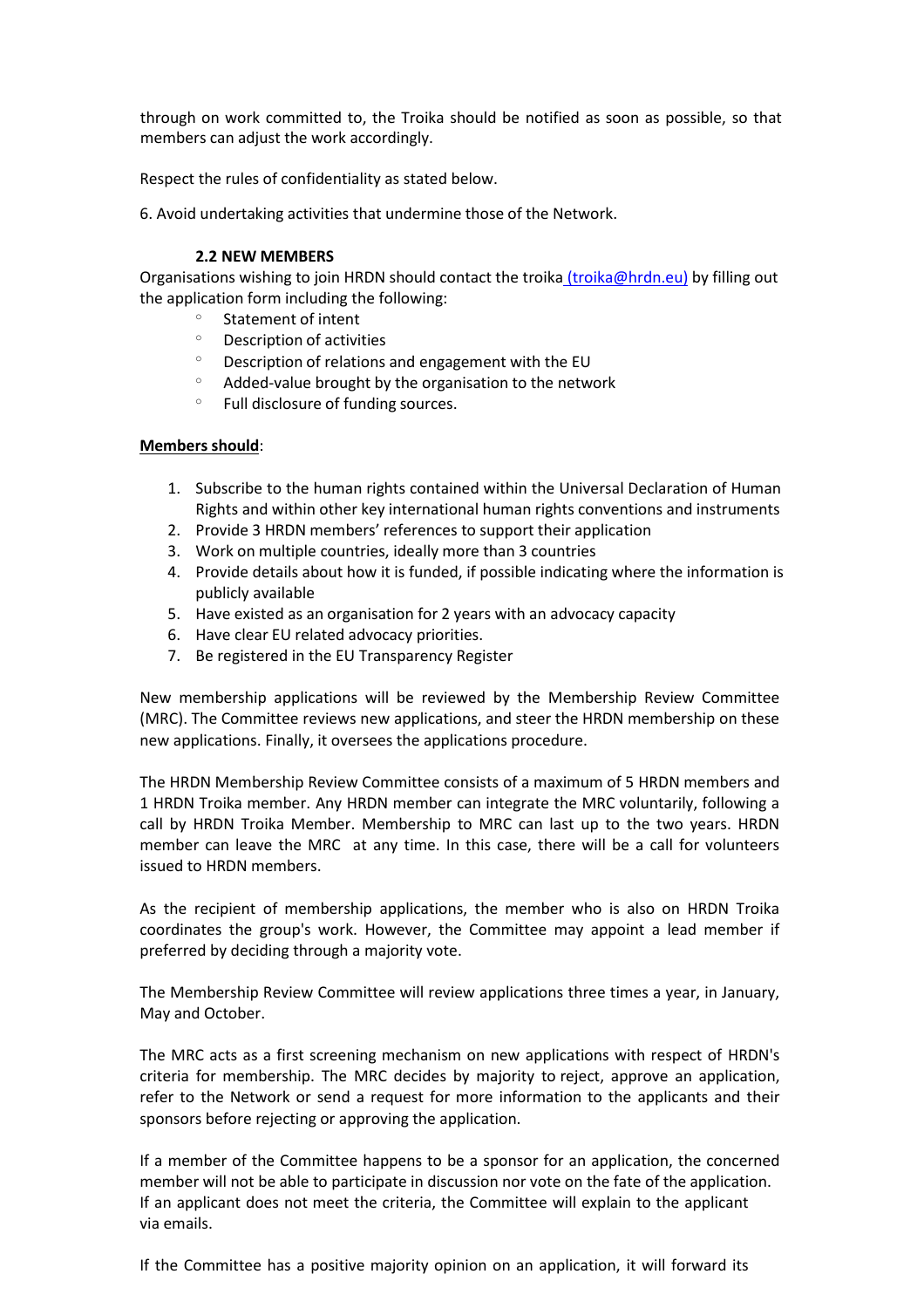recommendation via emails to HRDN ahead of the subsequent regular meeting. In this case, all of HRDN members have one week to put forward in writing a reasoned objection or a request for further information to the Committee.

Admittance of a new member is subject to the non-objection of any HRDN member, i.e. it is a unanimous decision. Silence is interpreted as acceptance. In the event that the Network refuses an application, a written explanation of the decision will be sent to the applicant organisation within three weeks after the examination of their application.

The fact of joining the Network implies the acceptance of and agreement with the presentRules of Engagement.

## **2.3 VOLUNTARY RENUNCIATION OF MEMBERSHIP**

Organisations wishing to leave the Network are free to do so at any time and should simply inform the troika of their decision. Organisations accept that:

- Their membership fee will not be reimbursed.
- **•** The rule of confidentiality of information obtained through the Network applies even after having left (see Confidential Information below).

## **2.4 CANCELLATION OF MEMBERSHIP**

Membership may be cancelled for the following reasons:

- Should the troika be aware of any serious breaches of any membership obligations or principles by one member, the troika will contact the member in question and request an explanation. Any conflicts of interest are first and foremost intended to be addressed through discussion and dialogue. Should, however, discussions between the troika and the member not result in a mutually acceptable solution, the issue will be discussed with the Network, and may result in cancellation, upon a unanimous decision by the other HRDN members.
- Repeated non-respect of confidentiality of information shared between HRDN members (see Confidential Information below).
- Lack of participation in HRDN activities: if a member organisation has not contributed to the

Network's activities over the course of a year, or not attended any HRDN meetings, the troika will give the member organisation a written warning. If the organisation has not played a more active role in the three following months, their membership will be cancelled.

Non-payment of annual fees (see Subscriptions below).

In the case of cancellation of membership, subscriptions already paid will not be reimbursed.

## **3. STRUCTURE**

## **3.1 TROIKA**

A troika of three organisations leads and coordinates the work of the Network. The three organisations are self-selecting, i.e. volunteer, but are elected by the whole Network in a regular meeting or the Annual General Meeting by at least a simple majority. Ideally, at least two of the three troika organisations would be Brussels-based.

Troika members offer their services for a period of one year, which may be renewed subject to approval by the Network in a regular or Annual General Meeting.

If more than three organisations volunteer at any time to be part of the Troika, a vote will be conducted by secret ballot. Only those organisations present at the meeting may vote and a 'one vote per member organisation' system will apply. A member organisation may not give a proxy vote to another member.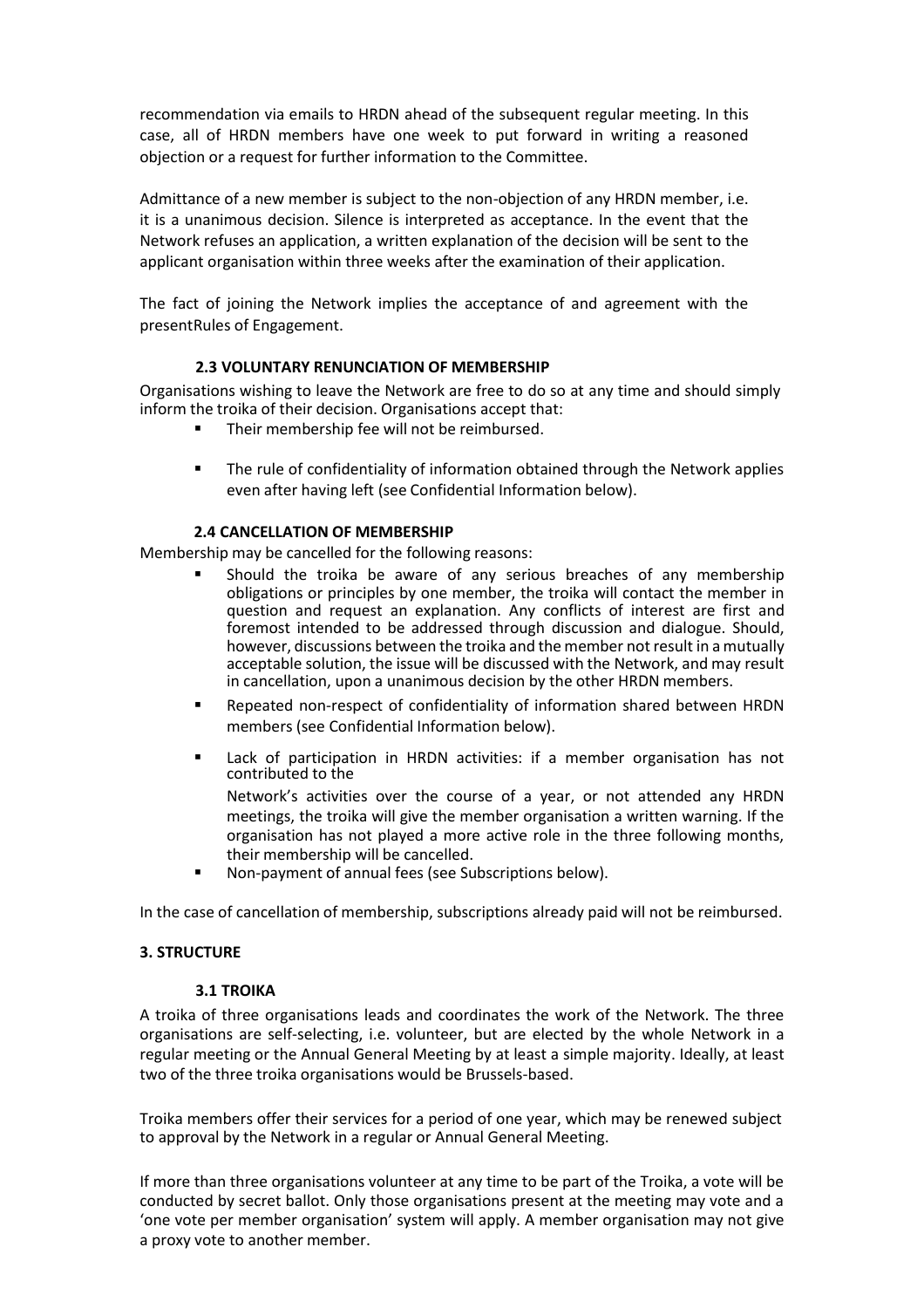Efforts will be made to avoid appointing a totally new Troika at any one time, but rather replacing the three members in a staggered manner. To this end, three months will elapse between any change in Troika membership, in order to allow for continuity and forthe newest member to 'acclimatise'.

# **3.2 REGULAR & AD-HOC WORKING GROUPS**

Working groups commit to work together on a specific theme and to meet separately, and as often as circumstances require and participants are able. At least five members of HRDN must agree to be part of a working group before it is formalised.

The Network may create ad hoc working groups for specific tasks or projects of fixed/limited duration. At least three members of HRDN must agree to be part of an ad hoc working group before it is formalised. Creation of a regular or ad hoc working group needs to be agreed by the Network on a consensus basis. The working group appoints its lead person and sets its own agenda and work programme depending on the issues at hand and joint capacity of the group.

Members of a regular or ad hoc working group are self-selecting but should bear in mind the important consideration that all members should contribute to the work of at least one working group, or to one ad hoc working group per year.

There is no limit to the number of working groups that the Network may support, nor to the number of participants in any working group.

Decisions reached by the group that imply positions for or of the Network, must be shared with all members and discussed in a regular meeting where possible and if not, by email (see also Sign-off Procedure).

## **3.3 BANK ACCOUNT HOLDER**

The relationship between the Network and the bank account holder is governed by the terms of the letter of agreement regarding the holding of the HRDN bank account. The letter is signed between the bank account holder and the troika.

## **4. MANDATE AND RESPONSIBILITIES**

## **4.1 TROIKA**

The troika will:

- Coordinate and drive the Network.
- Act as ultimate decision-making authority of the Network and has a casting vote.
- Represent the Network and liaise with institutional interlocutors and other third parties on behalf of the Network.
- **Ensure smooth coordination and administration of the Network's activities** including regular and annual meetings.
- Ensure good management of the Network's financial capacities.
- Prepare the budget at the beginning of each calendar year and the financial report at year-end.
- Approve the budget and individual expenditures in collaboration with all members.

The troika is *not* responsible for note-taking during HRDN meetings. Upon a decision from the Network, the troika can also delegate any of its duties to individual members.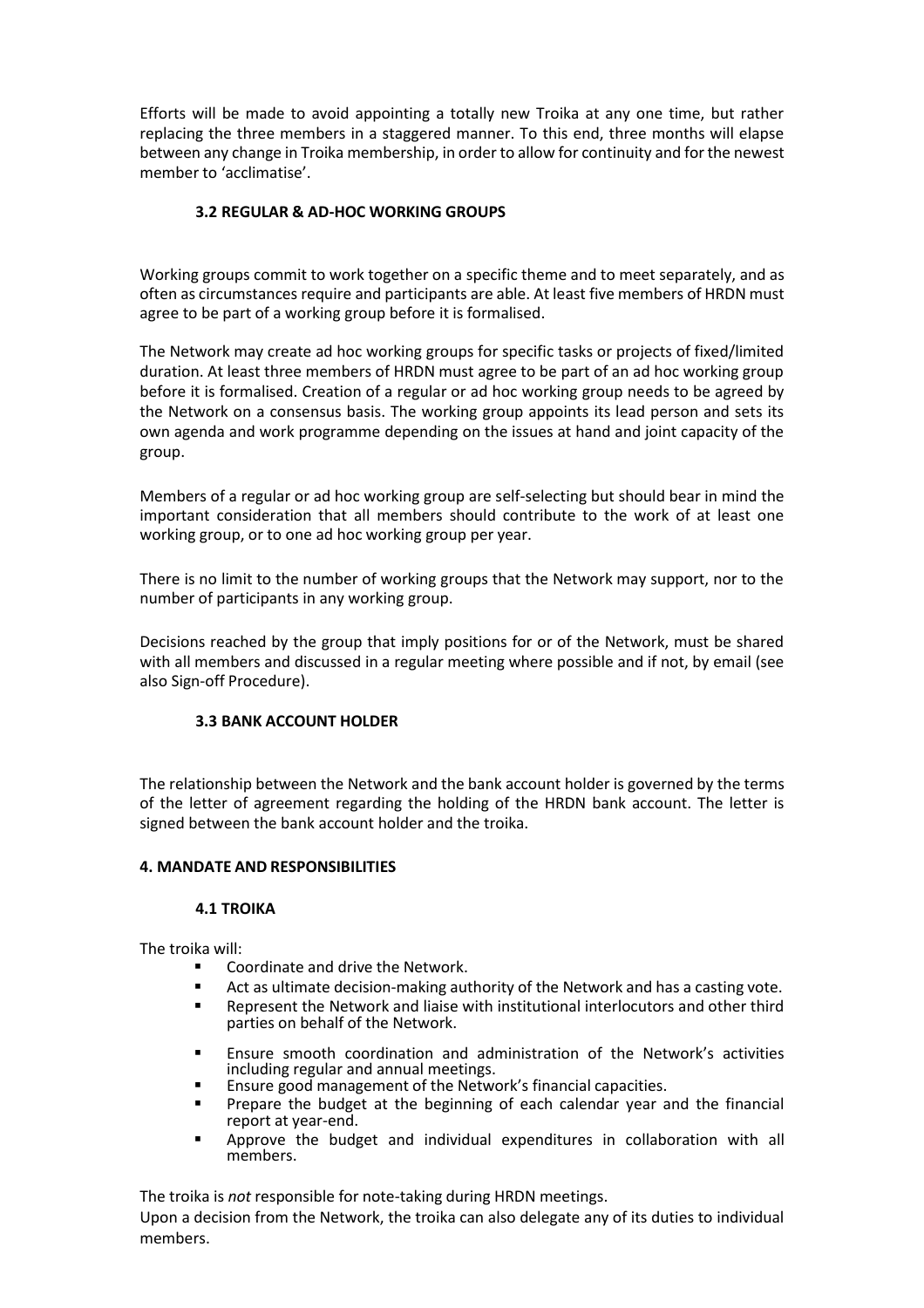## **4.2 REGULAR & AD HOC WORKING GROUPS**

Regular and ad hoc working groups will:

- Undertake to deal in greater depth with a particular subject or issue.
- Appoint a lead person to steer and coordinate the group's work.
- Feed back to the regular Network meetings on progress and activities over the last period.
- Inform all Network members of meetings and opportunities for engagement with EU officials,
- Share draft positions with the whole Network and follow the approved sign-off procedure (see below) for official and public positions (statements, letters, key messages for meetings etc.),

even if these go under the name of the working group and not of the whole Network.

Ad hoc working groups will dissolve themselves once the task for which they were mandated has been accomplished.

## **5. WORKING METHODS**

The Network holds regular meetings, currently on a four-six weekly basis.

An Annual General Meeting is held in the first quarter of each calendar year during which the previous year is reviewed and priorities for the coming year are identified.

The Network operates as far as possible on a consensus basis, aiming at unanimity in decision-making. All meetings are held under the Chatham House Rule: <http://www.chathamhouse.org/about-us/chathamhouserule>

All other sections in the Rules of Engagement contribute to setting out the working methods of HRDN.

## **6. EXTERNAL REPRESENTATION and USE OF NETWORK NAME**

No organisation will undertake any activity on behalf of the HRDN, or use the HRDN logo or speak on behalf of the Network in public events, without prior agreement of the troika.

Members agree not to use powers conferred on them by the Network to pursue their own agenda.

## **7. SIGN-OFF PROCEDURE**

Only documents, statements, key messages etc. which have been through the sign-off procedure and approved by the Network can go out with the HRDN name and logo and be considered public and official positions of the Network. The Network and its working groups commit to a meaningful, participatory sign-off process which aims at consensus.

## **7.1 HRDN POSITIONS**

All statements, documents etc. will be circulated to members allowing a minimum of one week for comment whenever possible. Clear information about the timing for the sign-off process should be included in the original email. A final draft of the statement or document will be shared at least 24h before it is released publicly to allow for final red lines, or to allow for an organisation to request not to sign up to the document.

It is assumed that unless an objection is raised by the deadline, the member organisation agrees to endorse the statement or document. Silence is taken as consent. If one or more member organisation has specific and substantial concerns with a statement, for which arguments have been presented in writing, a footnote of that/those member organisation(s) which do not sign up should be included. However there must be a minimum of 75% of all members endorsing the statement or document, or remaining silent, for the HRDN name and logo to be used.